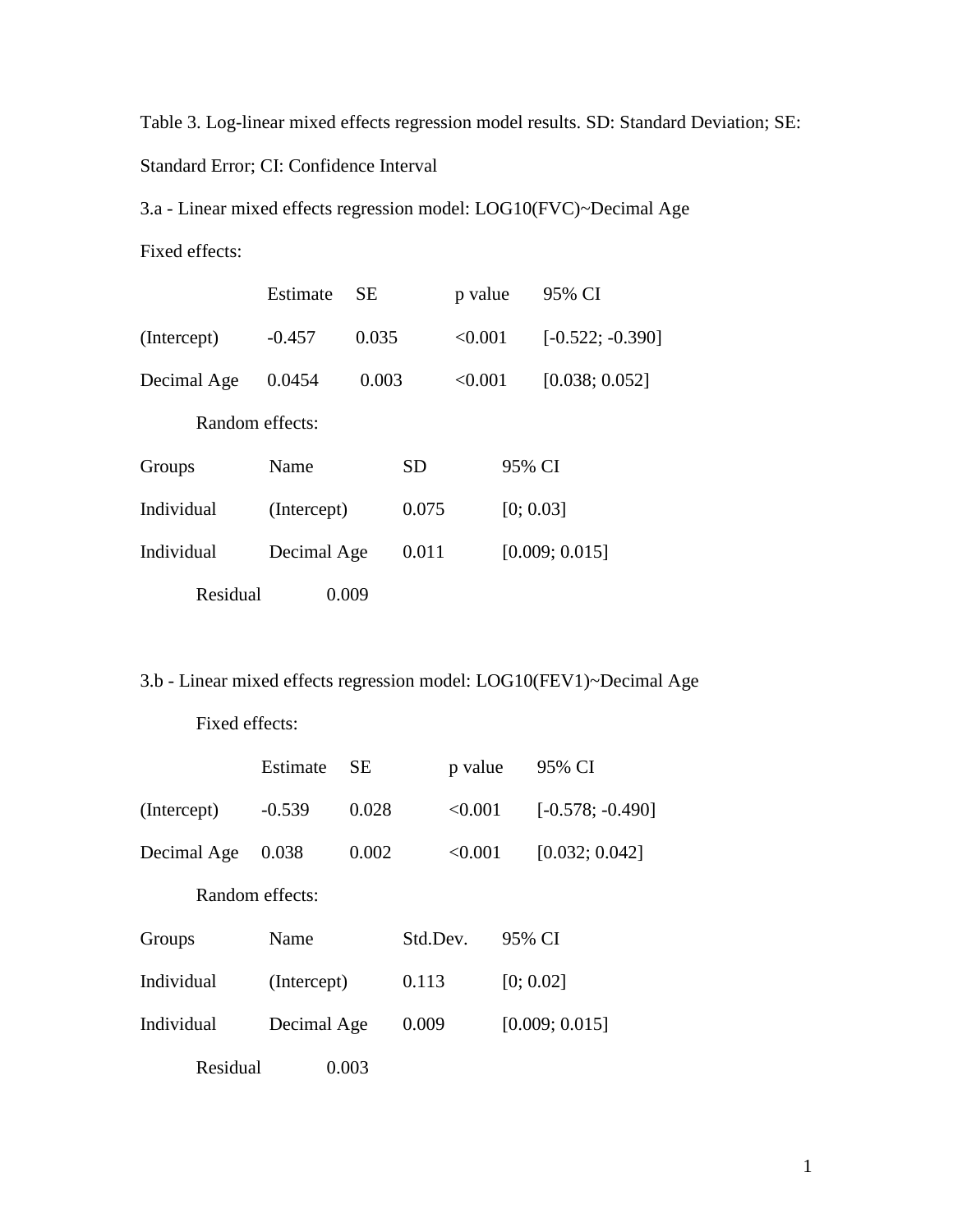## 3.c - Linear mixed effects regression model: LOG10(FEV1/FVC)~Decimal Age

Fixed effects:

|             | Estimate        | SЕ    |          | p value |        | 95% CI             |
|-------------|-----------------|-------|----------|---------|--------|--------------------|
| (Intercept) | $-0.074$        | 0.024 |          | 0.002   |        | $[-0.123; -0.028]$ |
| Decimal Age | $-0.008$        | 0.002 |          | < 0.001 |        | $[-0.012; -0.004]$ |
|             | Random effects: |       |          |         |        |                    |
| Groups      | Name            |       | Std.Dev. |         | 95% CI |                    |
| Individual  | (Intercept)     |       | 0        |         |        | [0; 0.021]         |
| Individual  | Decimal Age     |       | 0.003951 |         |        | [0.003; 0.006]     |
| Residual    |                 | 0.005 |          |         |        |                    |

3.d - Linear mixed effects regression model: LOG10(FVC)~Height

Fixed effects:

|             | Estimate | SE.   |         | p value 95% CI    |
|-------------|----------|-------|---------|-------------------|
| (Intercept) | $-1.348$ | 0.069 | < 0.001 | $[-1.484; -1.20]$ |
| Height      | 0.010    | 0.001 | < 0.001 | [0.009; 0.011]    |

Random effects:

| Groups     | Name        | Variance | <b>SD</b> | 95% CI         |
|------------|-------------|----------|-----------|----------------|
| Individual | (Intercept) | 0.009    | 0.097     | [0; 0.026]     |
|            |             |          |           |                |
| Individual | Height      |          | 0.001     | [0.001; 0.001] |
|            |             |          |           |                |
| Residual   | ).007       |          |           |                |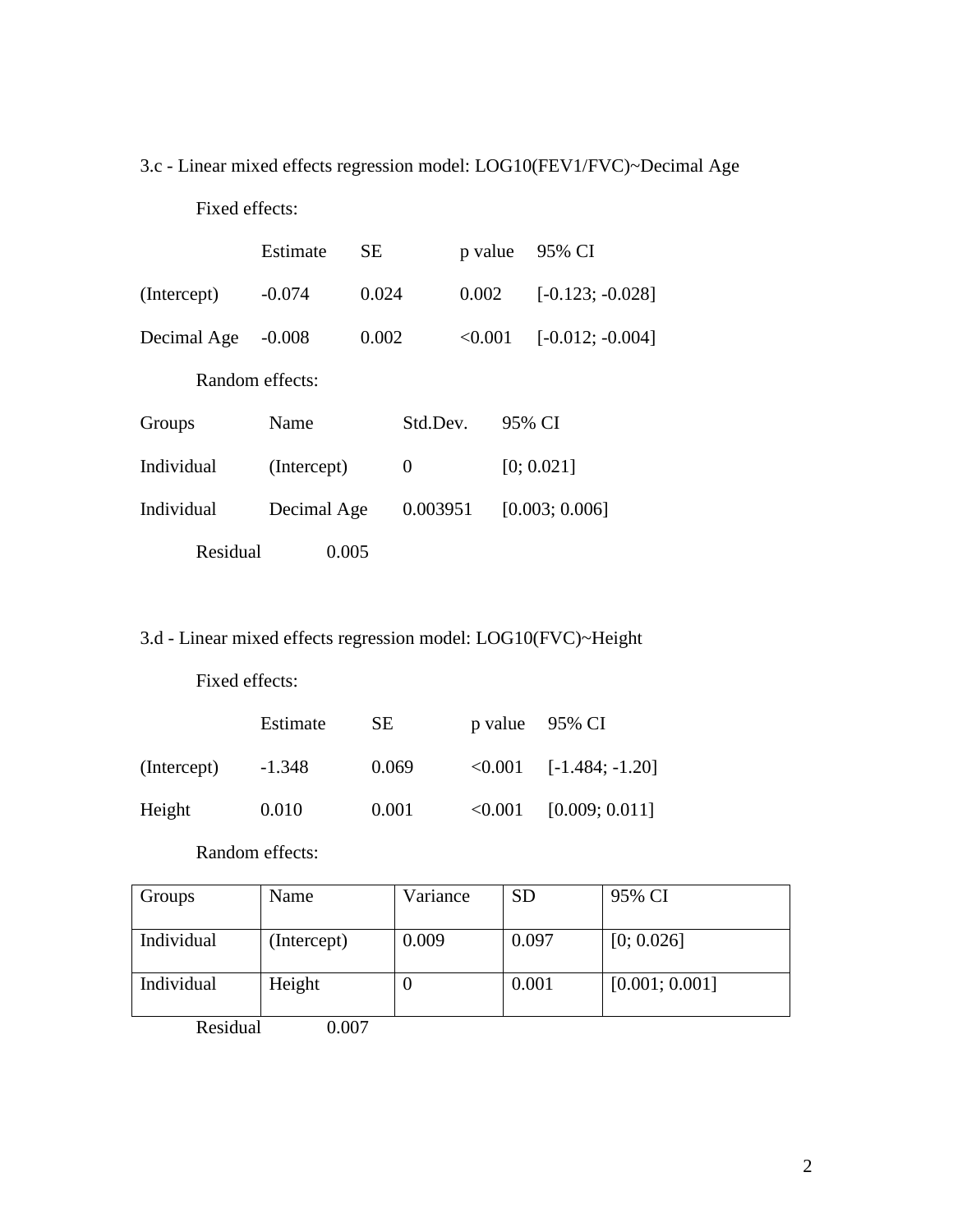## 3.e - Linear mixed effects regression model: LOG10(FEV1)~Height

Fixed effects:

|             | Estimate        | <b>SE</b> | p value    | 95% CI             |
|-------------|-----------------|-----------|------------|--------------------|
| (Intercept) | $-1.223$        | 0.046     | < 0.001    | $[-1.304; -1.124]$ |
| Height      | 0.008           | 0.001     | < 0.001    | [0.007; 0.009]     |
|             | Random effects: |           |            |                    |
| Groups      | Name            | <b>SD</b> | 95% CI     |                    |
| Individual  | (Intercept)     | 0.077     | [0; 0.016] |                    |
| Individual  | Height          | 0.001     |            | [0.001; 0.001]     |
| Residual    | 0.003           |           |            |                    |

3.f - Linear mixed effects regression model: LOG10(FEV1/FVC)~Height

|             | Estimate        | <b>SE</b>      | p value | 95% CI             |
|-------------|-----------------|----------------|---------|--------------------|
| (Intercept) | 0.082           | 0.058          | 0.158   | $[-0.0301; 0.198]$ |
| Height      | $-0.002$        | 0.001          | < 0.001 | $[-0.003; -0.001]$ |
|             | Random effects: |                |         |                    |
| Groups      | Name            | <b>SD</b>      | 95% CI  |                    |
| Individual  | (Intercept)     | $\overline{0}$ |         | [0; 0.022]         |
| Individual  | Height          | 0              | [0; 0]  |                    |
| Residual    | 0.006           |                |         |                    |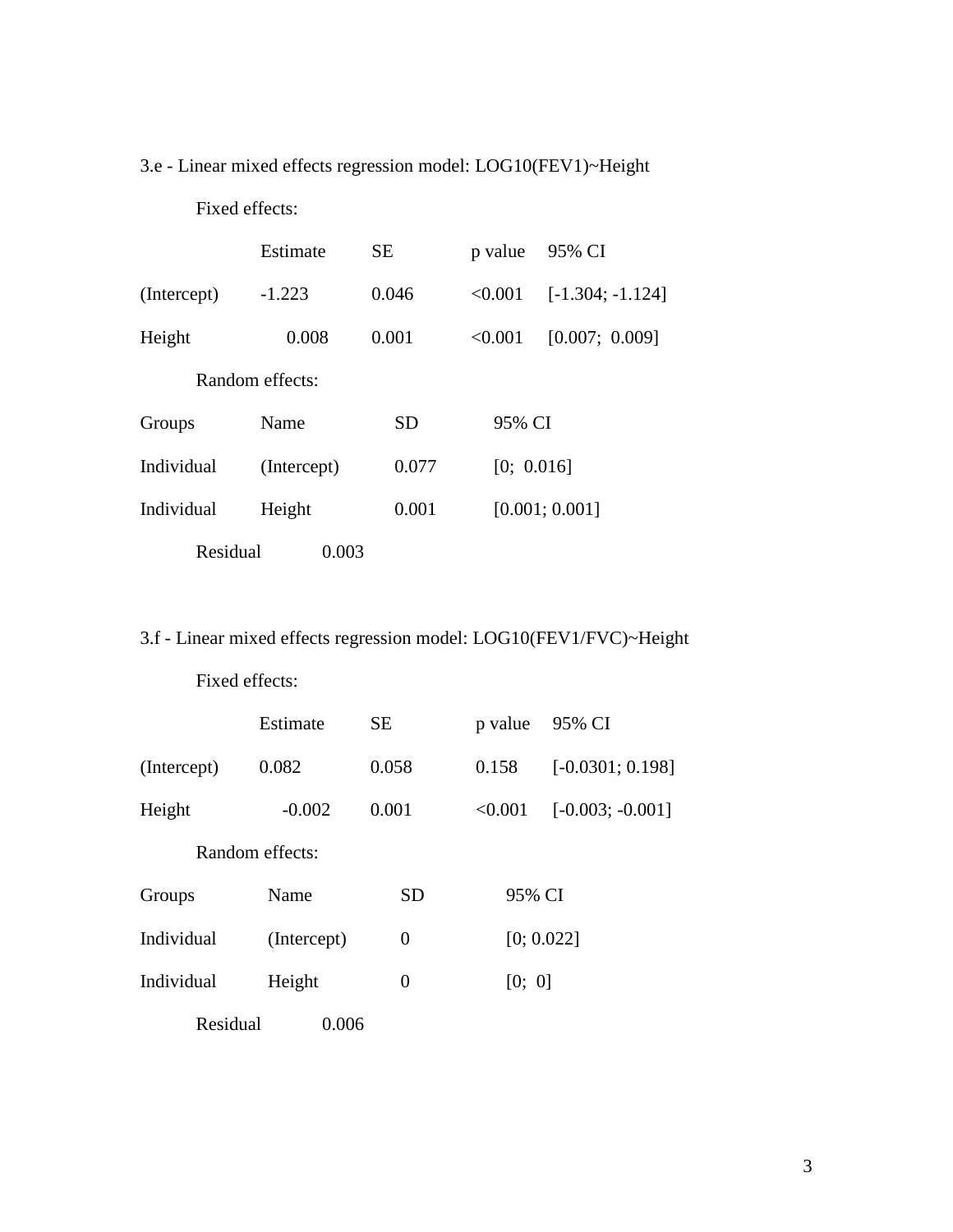Table 4. Linear mixed effects regression model results. SD: Standard Deviation; SE: Standard Error; CI: Confidence Interval

4.a - Linear mixed effects regression model: FVC (in Z-score)~Decimal Age

Fixed effects:

|             | Estimate        | <b>SE</b> |       | p value |         | 95% CI    |       |                    |
|-------------|-----------------|-----------|-------|---------|---------|-----------|-------|--------------------|
| (Intercept) | $-3.094$        | 0.308     |       | < 0.001 |         |           |       | $[-3.701; -2.520]$ |
| Decimal Age | $-0.05938$      | 0.02662   |       | 0.027   |         |           |       | $[-0.115; -0.006]$ |
|             | Random effects: |           |       |         |         |           |       |                    |
| Groups      | Name            |           | SD    |         |         | 95% CI    |       |                    |
| Individual  | (Intercept)     |           | 0.514 |         | [0]     | $0.261$ ] |       |                    |
| Individual  | Decimal Age     |           | 0.074 |         | [0.064] |           | 0.111 |                    |
| Residual    |                 | 0.754     |       |         |         |           |       |                    |

4.b - Linear mixed effects regression model: FEV1(in Z-score)~Decimal Age

|             | Estimate        | <b>SE</b> | p value  |    | 95% CI    |                |        |        |
|-------------|-----------------|-----------|----------|----|-----------|----------------|--------|--------|
| (Intercept) | $-3.61$         | 0.188     | < 0.001  |    | $[-3.88]$ | $-3.257$ ]     |        |        |
| Decimal Age | $-0.098$        | 0.016     | < 0.001  |    | $[-0.14]$ | $-0.0691$      |        |        |
|             | Random effects: |           |          |    |           |                |        |        |
| Groups      | Name            |           | Variance | SD |           | 95% CI         |        |        |
| Individual  | (Intercept)     |           | 0.418    |    | 0.647     | <sup>[0]</sup> | 0.137] |        |
| Individual  | Decimal Age     |           | 0.003    |    | 0.057     | [0.062]        |        | 0.0981 |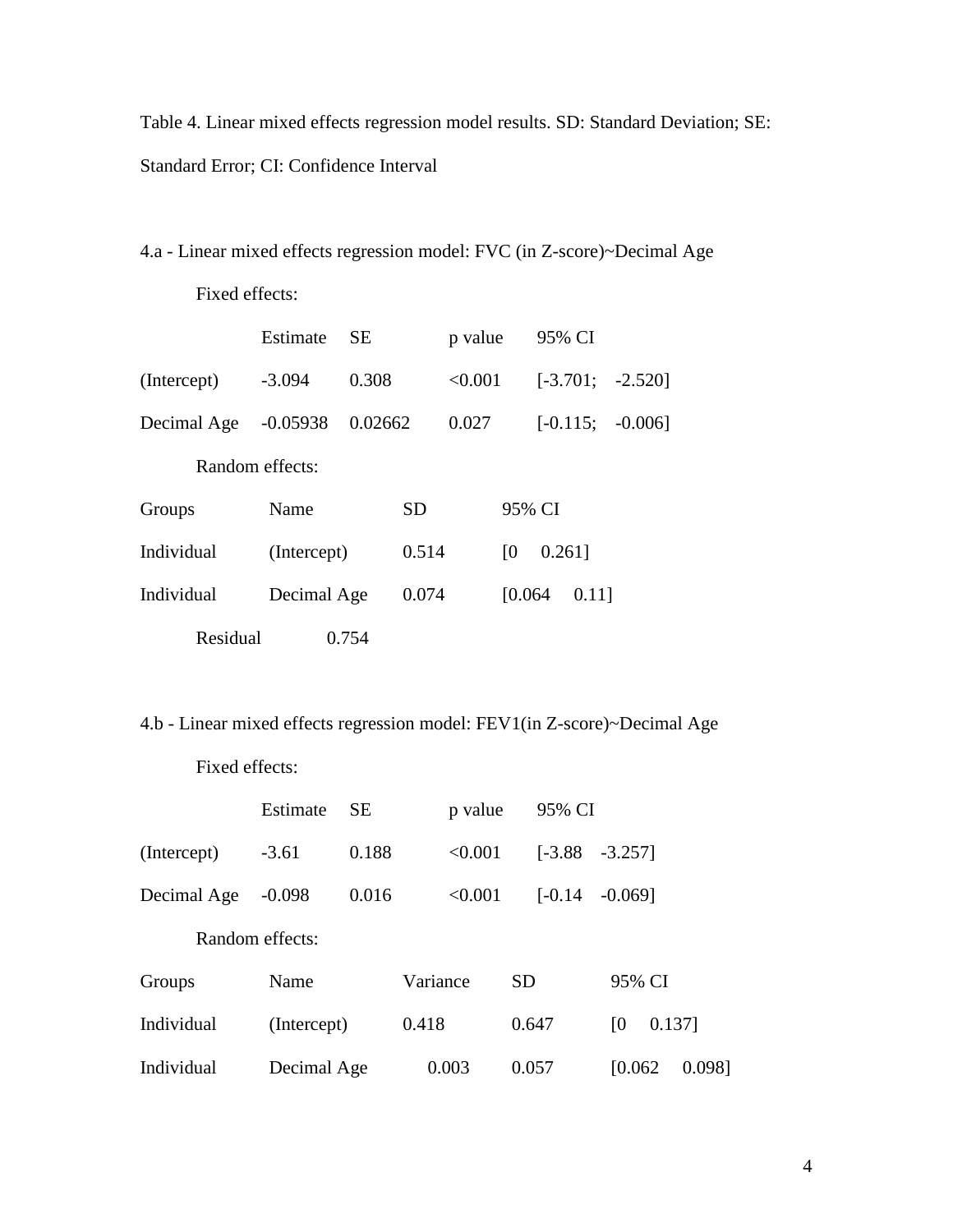| Residual | 0.1715555 |
|----------|-----------|
|----------|-----------|

4.c - Linear mixed effects regression model: FEV1/FVC(in Z-score)~Decimal Age

Fixed effects:

|                 | Estimate    | <b>SE</b> |                | p value |                | 95% CI            |                |           |
|-----------------|-------------|-----------|----------------|---------|----------------|-------------------|----------------|-----------|
| (Intercept)     | $-1.717$    | 0.303     |                | < 0.001 |                | $[-2.171 -1.005]$ |                |           |
| Decimal Age     | $-0.036$    | 0.022     |                | 0.109   |                | $[-0.089]$        | 0.0021         |           |
| Random effects: |             |           |                |         |                |                   |                |           |
| Groups          | Name        |           | Variance       |         | <b>SD</b>      |                   | 95% CI         |           |
| Individual      | (Intercept) |           | 0.327          |         |                | 0.572             | $\overline{0}$ | $0.477$ ] |
| Individual      | Decimal Age |           | $\overline{0}$ |         | $\overline{0}$ |                   | $\overline{0}$ | $0.052$ ] |
| Residual        |             | 0.868     |                |         |                |                   |                |           |

## 4.d - Linear mixed effects regression model: FVC(in Z-score)~Height

|             | Estimate        | <b>SE</b> |                | p value |         | 95% CI     |        |            |
|-------------|-----------------|-----------|----------------|---------|---------|------------|--------|------------|
| (Intercept) | $-2.276$        | 0.705     |                | 0.001   |         | $[-3.720]$ |        | $-0.883$ ] |
| Height      | $-0.011$        | 0.005     |                | 0.030   |         | $[-0.021]$ |        | $-0.001$ ] |
|             | Random effects: |           |                |         |         |            |        |            |
| Groups      | Name            |           | <b>SD</b>      |         | 95% CI  |            |        |            |
| Individual  | (Intercept)     |           | $\overline{0}$ |         | [0]     | 0.239]     |        |            |
| Individual  | Height          |           | 0.008          |         | [0.006] |            | 0.0101 |            |
| Residual    | 0.767           |           |                |         |         |            |        |            |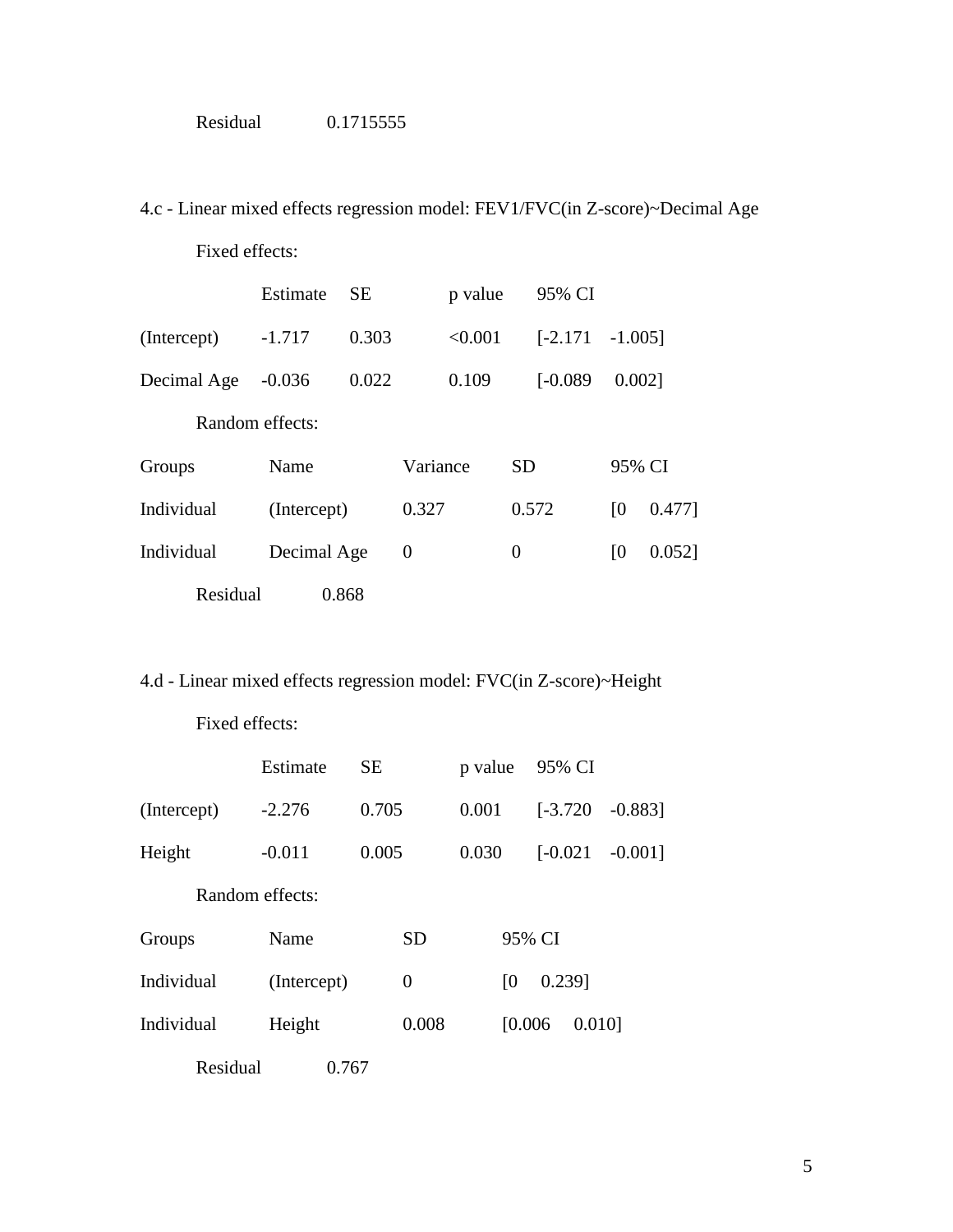4.e - Linear mixed effects regression model: FEV1(in Z-score)~Height

Fixed effects:

|                 | Estimate    | <b>SE</b> | p value        | 95% CI    |           |  |  |  |  |
|-----------------|-------------|-----------|----------------|-----------|-----------|--|--|--|--|
| (Intercept)     | $-3.61$     | 0.188     | < 0.001        | $[-3.88]$ | $-3.257$  |  |  |  |  |
| Height          | $-0.098$    | 0.015     | < 0.001        | $[-0.14]$ | $-0.07$ ] |  |  |  |  |
| Random effects: |             |           |                |           |           |  |  |  |  |
| Groups          | Name        | <b>SD</b> |                | 95% CI    |           |  |  |  |  |
| Individual      | (Intercept) | 0.647     | $\overline{0}$ | 0.137]    |           |  |  |  |  |
| Individual      | Height      | 0.057     | [0.062]        |           | 0.098]    |  |  |  |  |
| Residual        | 0.171       |           |                |           |           |  |  |  |  |

4.f - Linear mixed effects regression model: FEV1/FVC (in Z-score)~Height

|                 | Estimate    | <b>SE</b> |           | p value |                | 95% CI     |  |            |
|-----------------|-------------|-----------|-----------|---------|----------------|------------|--|------------|
| (Intercept)     | $-0.580$    | 0.685     |           | 0.398   |                | $[-1.875]$ |  | 0.871]     |
| Height          | $-0.011$    | 0.005     |           | 0.02    |                | $[-0.021]$ |  | $-0.002$ ] |
| Random effects: |             |           |           |         |                |            |  |            |
| Groups          | Name        |           | <b>SD</b> |         |                | 95% CI     |  |            |
| Individual      | (Intercept) |           | 0.564     |         | $\overline{0}$ | $0.366$ ]  |  |            |
| Individual      | Height      |           | 0         |         | [0.002]        |            |  | $0.0056$ ] |
| Residual        | 0.857       |           |           |         |                |            |  |            |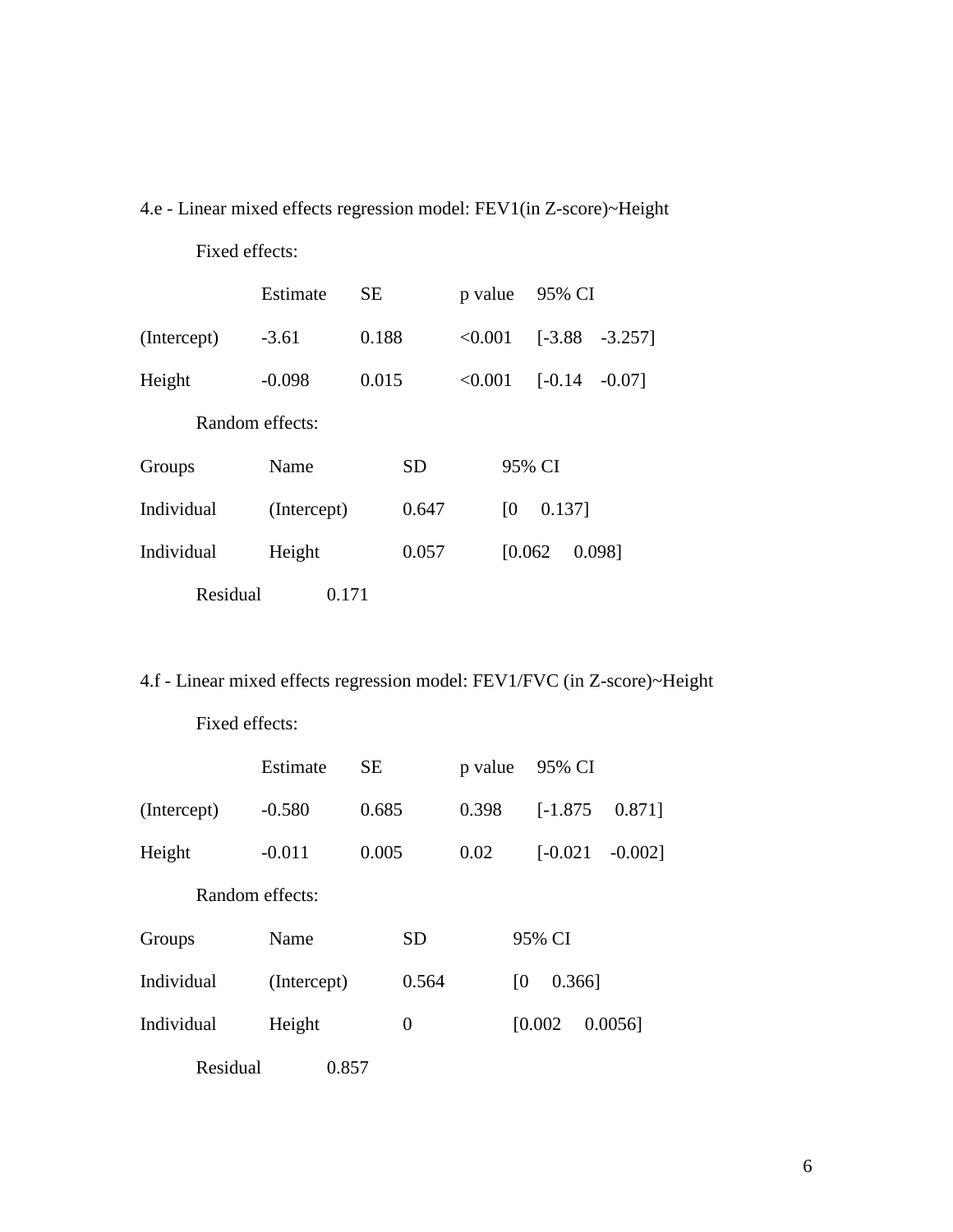Figure 6. Relationship between pulmonary function tests and the development of height. Longitudinal data analysed using generalized linear mixed effects models. Population regression (red line) and 95% Confidence Interval (shaded area). Individual predictions are depicted by colored lines.

Figure 6A. FVC (Liters) vs Height (cm). Regression performed on log-transformed FVC



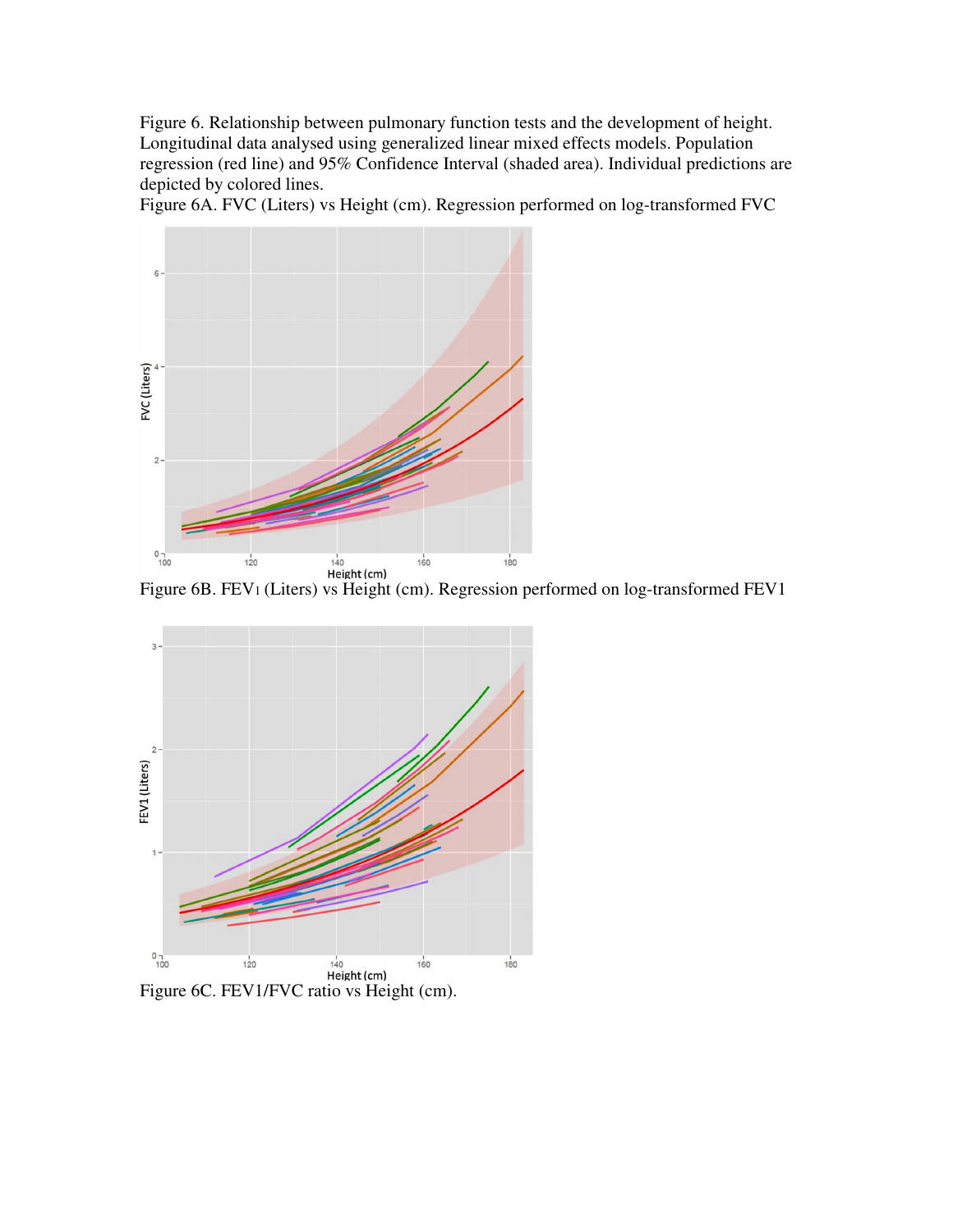

Figure 7. Relationship between pulmonary function expressed as Z-score and the development of height. Longitudinal data analysed using generalized linear mixed effects models. Population regression (red line) and 95% Confidence Interval (shaded area). Individual predictions are depicted by colored lines.

Figure 7A. Z-score FVC (expressed as SD from the mean FVC for height) vs Height (cm).



Figure 7B. Z-score FEV1 (expressed as SD from the mean FEV1 for height) vs Height (cm).